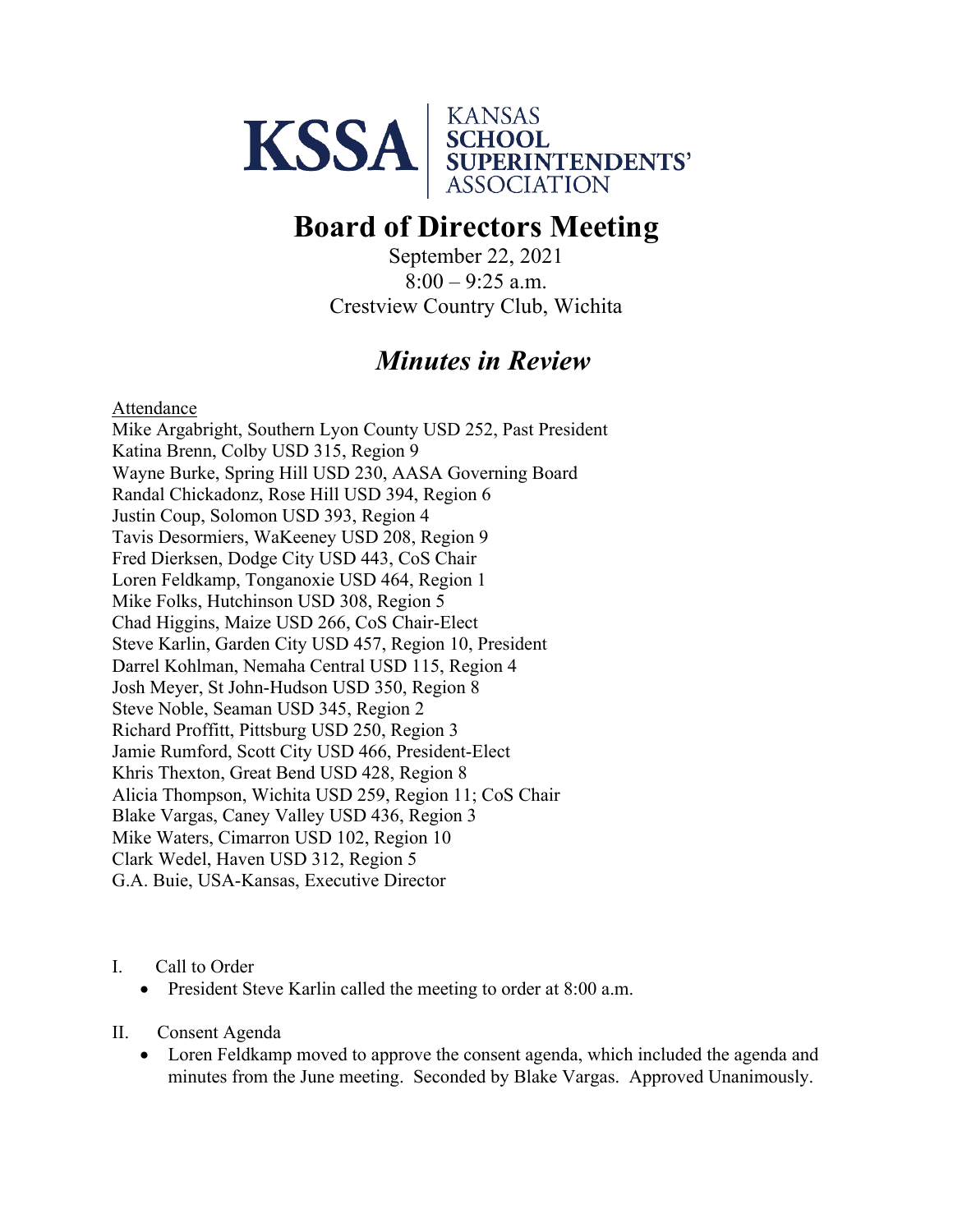## III. President's Report

- President Steve Karlin discussed staff shortages. We are experiencing statewide staff shortages, not just teachers. Steve would like to put a committee together to be more active about a solution.
- Steve discussed the importance of identifying friendly legislative candidates now. We typically wait to see who the candidates are, but maybe we should be more proactive in seeking out candidates. The ultra-conservative right is well organized and have people ready to step in. Let's seek out education friendly potential candidates and support them in their primaries. If we wait until this time next year it will be too late.
- IV. Executive Director's Report
	- G.A. Buie discussed the Financial Reports from June, July, and August. We didn't host KSSA day, which is a large revenue event, so we are down a little from last year. We haven't had as much sponsorship money coming in due to the lack of in-person events. We have KSSA day coming up in November. Joe Sanfelippo is the keynote speaker. He is very dynamic and motivating. Income and sponsorships from that event should get us back to where we need to be.
		- o Darrell Kohlman moved to approve the June, July, and August Financial Reports. Seconded by Loren Feldkamp. Approved unanimously.
	- G.A. gave a membership update. KSSA is at 202 members, which is right on track with last year. We will hold off another 2 weeks before we get membership lists out to regional directors. We still have quite a few forms that need to be processed. Once that is caught up we can reach out to potential members. Forms have still been coming in consistently.
	- G.A. gave an update on Professional Development. We have a group of superintendents in a PD meeting right now, talking about the positive things happening in their districts. G.A. discussed the importance of sharing out the good news coming from your districts. The silent majority is more vulnerable now than they have ever been, constantly being shamed by the louder minority.
	- G.A. discussed the KELI Mentoring meetings. We have 2 scheduled in conjunction with these meetings. One in Hutchinson, and one in Colby. We are trying to get them involved with the larger group activities. Many of these young superintendents are going to be in leadership positions very quickly, and we need to get them prepared.
	- G.A. discussed holding Assistant Superintendent/Director meetings similar to what we did a couple years ago. We are looking at one in south central Kansas, and one in the Topeka/Kansas City area. Let G.A. know what topics would be beneficial.
	- G.A. gave an update on the Superintendent of the Year process. Eight superintendents have completed applications, which have gone out to the 9 evaluators. We should be announcing finalists by next Friday.
- V. USA-Kansas Update
	- G.A. discussed the PLN. This is the biggest year we've had. The Elevate Leadership program kicked off yesterday; 5 regions and urban and suburban groups. It is working to connect leaders and get them away from management and into leadership. For the 360 program, 48 principals have administered the survey.